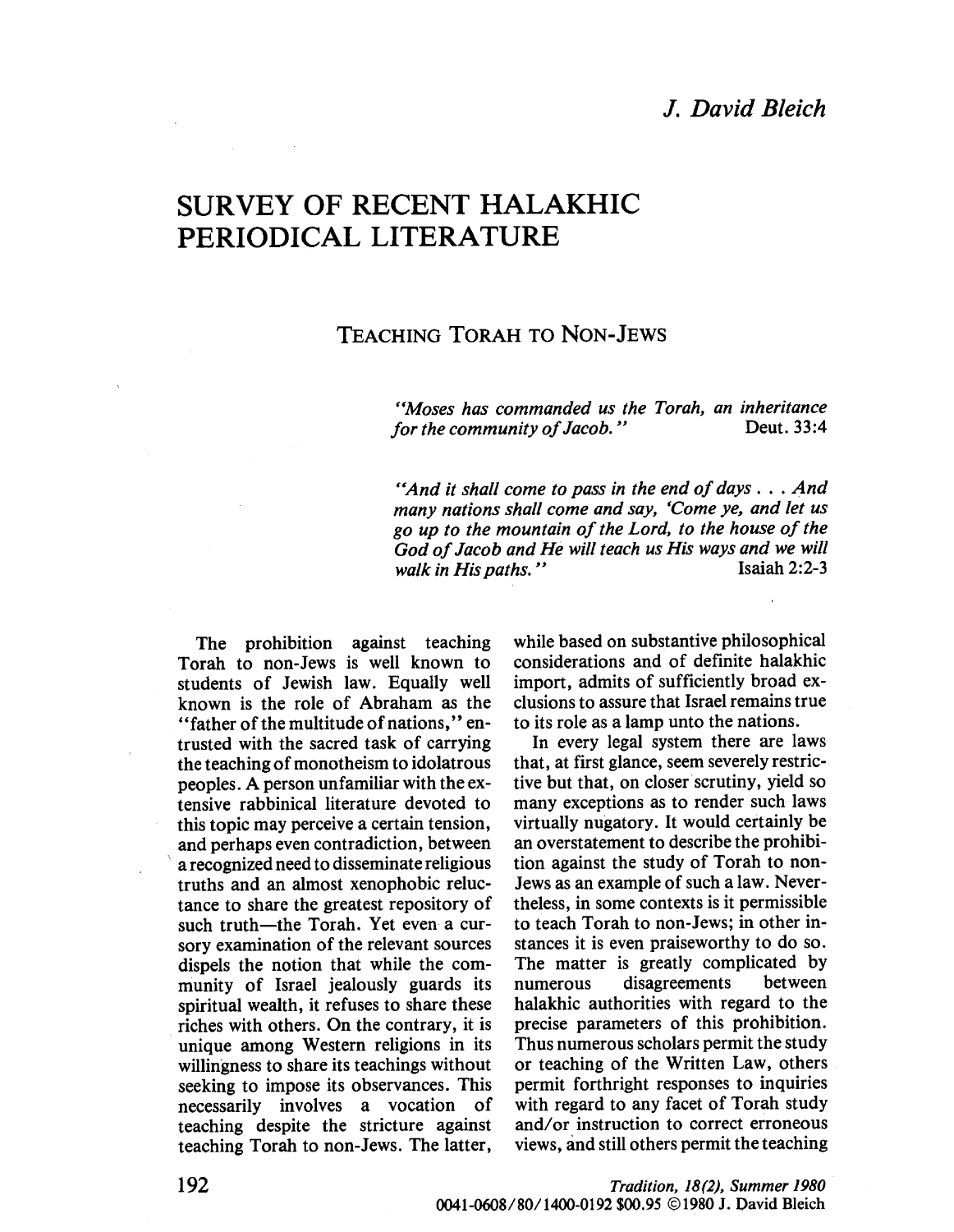of Torah but not its "secrets or reasons." In the medieval period no less a personage than Rambam entirely excluded Christians from this prohibition, while in the last century Rabbi Israel Salanter, the acclaimed founder of the Mussar movement, actually mounted a campaign for the incorporation of talmudic studies in the curricula of European schools and universities. With regard to some points a consensus emerges: with regard to others controversy remains. In order to understand properly how it may be that for some authorities and under some conditions an act may constitute a violation of a Divine command while for other authorities or under other circumstances the deed may be meritorious, it is necessary to undertake a careful examination of the halakhic sources.

#### Rabbinic Sources and Responsa **Literature**

Judaism teaches that the study of Torah, whose essence is a covenant between God and the community of Israel, is a privilege reserved for adherents of Judaism. Non-Jews, who are not bound by the commandments of the Torah, are neither required nor permitted to study Torah. The Gemara (Sanhedrin 59a) declares that a non-Jew who engages in the study of Torah has committed an offense deserving of the penalty of death. Rambam, Teshuvot Pe'er ha-Dor no. 50,' followed by Kesef Mishneh, Hilkhot Melakhim 10:9, explains that this punishment is to be meted out by Heaven but not by a mortal court.<sup>2</sup>

The biblical text cited in establishing this prohibition is the verse, "Moses has commanded us the Torah, an inheritance for the community of Jacob" (Deuteronomy 33:4). In explaining the nature of the prohibition against teaching Torah to non-Jews, the Gemara (Sanhedrin 59a) offers two distinct exegetic interpretations of this verse. Scripture speaks of the Torah as an inheritance bequeathed to the community of Jacob.

According to one explanation, this phraseology excludes non-Jews from participation in that legacy. Since the Torah was given only to the Jewish people, a non-Jew who studies Torah is, in a sense, appropriating something that was not intended for him. Study of the Torah by a non-Jew is, according to this explanation, described as an offense akin to theft. Alternatively, the Gemara suggests that the biblical term "morashah, "<br>meaning "inheritance," should be "inheritance," should be vocalized as "me-orasah," meaning "betrothed." The Torah is the "betrothed" of the community of Jacob. The bond between Jews and the Torah is depicted as similar to that between a bride and groom. One who is not a member of that community but nevertheless engages in the study of Torah has committed a violation akin to adultery; he has ilicitly intruded on an intimate and exclusive relationship.'

It must, of course, be remembered that the Torah is not an abstract science. Judaism teaches that Torah study must be pursued for purposes of implementation, not as a theoretical, intellecutual discipline. A non-Jew, who is under no obligation to observe its precepts, would subvert the very purpose of Torah study were he to pursue such study solely for purposes of satisfying intellectual curiosity. Misappropriation of the Torah in this manner is both a form of theft and a violation of the unique relationship that exists between the Torah and its adherents. In this context it is significant to note the Me'iri (Sanhedrin 59a) declares that a non-Jew may study Torah and, indeed, acquires merit in doing so if it is his intention to fulfil the precepts that he studies.

Me'iri, in his commentary on Sanhedrin 59a, quite apparently views the terminology employed by the Gemara in depicting the nature of this prohibition as metaphoric and explains that the prohibition against a non-Jew studying Torah is rooted in the fear that a non-Jew who becomes proficient in Torah scholarship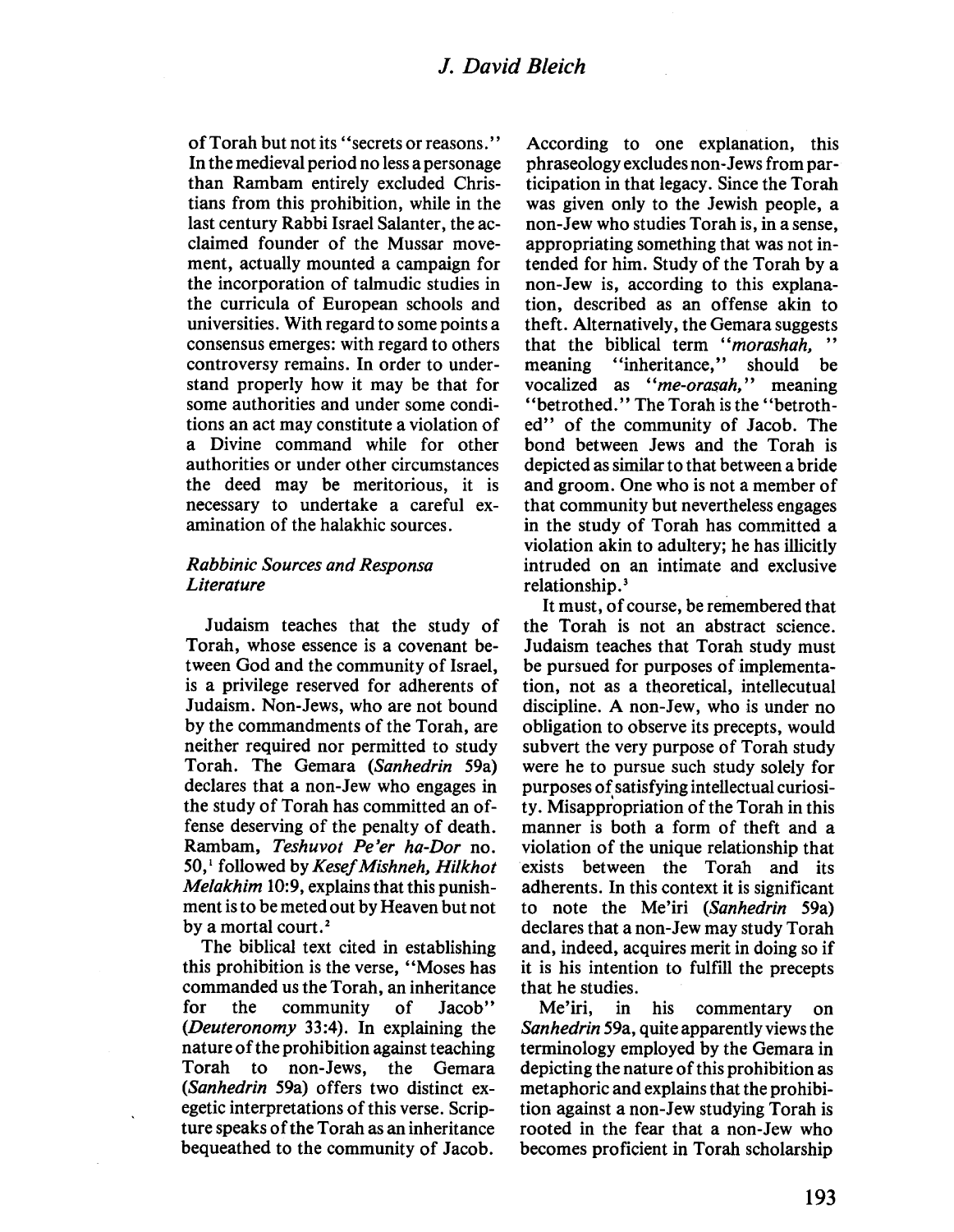may be accepted as a Jew and thus be in a position to subvert the religious practices of Jews. Rabbi Solomon Luria (Yam shel Shlomoh, Baba Kamma4:9), although he does not explicitly state that this is the rationale underlying the prohibition, decries the fact that some Jews in Spain and in oriental countries were wont to provide instruction in Torah studies to non-Jews for personal gain and asserts that this practice contributes to heresy. The possibility that non-Jews, particularly those engaged in missionary activity, might misinterpret the teachings of the Torah, whether consciously or otherwise, and thereby undermine the faith of Jews was indeed, historically speaking, a cogent cause for concern. The prohibition against teaching Torah to a non-Jew thwars such an untoward misuse of Torah.

Just as non-Jews are prohibited from studying Torah, so are Jews forbidden to teach Torah to gentiles. Tosafot (Chaggigah I3a) declares that a Jew who causes a non-Jew to trangress in this manner is guilty of violating the commandment "You shall not place a stumbling block before the blind" (Leviticus 19:14).<sup>4</sup> Moreover, the Gemara (Chaggigah 13a) states that teaching Torah to a non-Jew is a violation of an admonition inherent in the words of the Psalmist, "He declareth His word unto Jacob, His statutes and His ordinances unto IsraeL. He hath not done so with any nation; and as for His ordinances, they have not known them" (Psalms 147: 19-20). This verse, according to Tosafot, serves to establish a prohibition against teaching Torah to a non-Jew that is independent of any infraction on the part of the non-Jew.<sup>5</sup>

Over the course of centuries various questions have arisen with regard to possible exceptions to the prohibition against teaching Torah to non-Jews. One question frequently posed in our age of rampant intermarriage is whether the child of a Jewish father and a non-Jewish mother who, insofar as Jewish law is concerned, is a non-Jew, may enroll in a

Talmud Torah or Day School and, conversely, whether the instructor teaching Torah to a class while such a child is in attendance is guilty of an infraction of Jewish law. This very modern question is addressed by Rabbi Ovadiah Yosef in the Adar 5737 issue of Or Torah, but was discussed much earlier by Rabbi David Hoffman, Melamed Ie Ho'il, Yoreh De'ah no. 77. An earlier, broader treatment of the topic by Rabbi Yosef is included in Yabi'a Omer II, Yoreh De'ah no. 17. The question addressed to Rabbi Hoffmann seems to have been posed by a teacher in the German equivalent of our public schooL. Apparently, a specified number of hours were designated for religious instruction to be provided on behalf of each student in accordance with his or her religious persuasion. The problem referred to Rabbi Hoffmann involved a child born of a gentile mother and a Jewish father. The child was registered as konfessionslos, but the father nevertheless desired that his son receive religious instruction together with the Jewish children. In his response Rabbi Hoffman correctly notes that conversion of the child is not an acceptable approach in obviating the problem, since "what benefit is there to us in converts such as those who without doubt wil desecrate the Sabbath and transgress all commandments?" But, at the same time, Rabbi Hoffmann was loath to counsel expulsion of the child from the class lest the father "forsake the community or create controversy within the community." Rabbi Hoffmann's advice to the teacher was that he explain to the parent that such an education can only lead to conflict and breed disdain for the parent on the part of the child. Since the father is a Sabbath violator, asks Rabbi Hoffmann, "How can the son honor his father if he hears from his teacher of religion that his father is guilty, according to his religious faith, of a capital transgression?" Such counsel may well have been cogent in an age when impious persons were viewed as pariahs, but similar advice would fall on deaf ears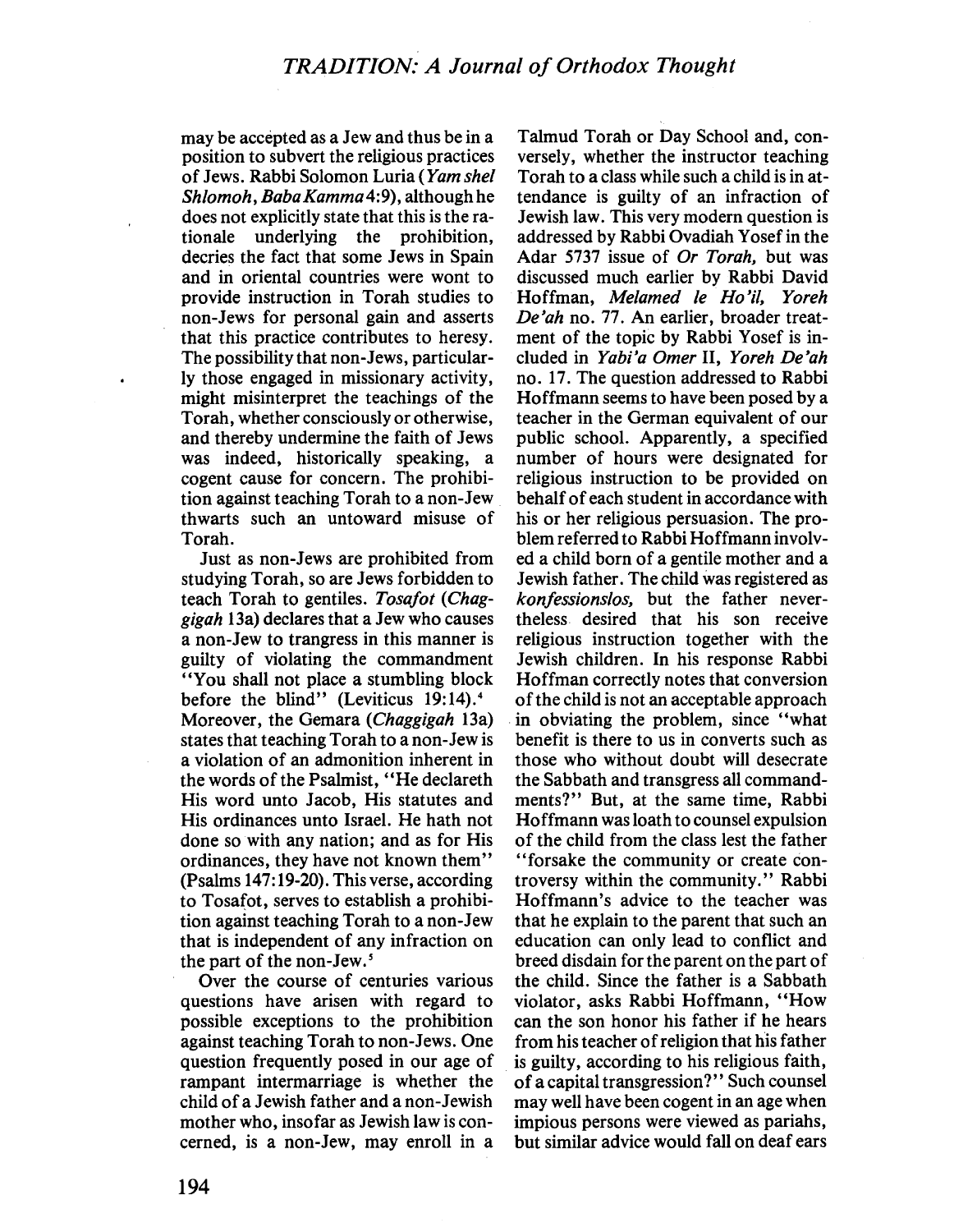in an age when, all too frequently, parents of many children in the same peer group are equally unobservant.

More significantly, insofar as application in our day is concerned, Rabbi Hoffmann offers alternative advice as well and, in the process, indicates that certain aspects of Torah may be taught to non-Jews with impunity.' It may readily be demonstrated that a non-Jew may be taught all matters<sup> $7$ </sup> pertaining to the fulfilment of the Seven Commandments of the Sons of Noah.' Such a conclusion represents a position that is entirely cogent. Since the Noachide Code is binding on non-Jews, it stands to reason that they must be thoroughly familiar with its contents in order to observe its provisions properly.' Moreover, the Noachide Code is the "Torah" of non-Jews. Hence there can be no question of "theft" with regard to appropriation of its contents. Moreover, Shiltei Gibborim, in his comments on Alfasi's citation of Avodah Zarah 20a, declares that non-Jews may be taught the Prophets and Hagiographa so that they may be aware of the "consolation and redemption vouchsafed to Israel." Such study is not forbidden because it serves a proper purpose: to influence in a positive manner the comportment of gentiles vis-a-vis Jews. By the same token, argues Rabbi Hoffmann, they may be taught the narrative portions of the Pentateuch so that they may recognize the omnipotence and grandeur of God and become more aware of His miracles and thereby be spurred to renounce paganism, as is their obligation according to the Noachide Code. Accordingly, Rabbi Hoffmann advises the teacher to divide his time and to devote specific hours of instruction to Bible and to the study of those mitsvot that are included in the Noachide Code and to devote the balance of his time to the study of mitsvot of a ritual nature, which are incumbent only on Jews. The non-Jewish child would be permitted to participate in the former studies but be excluded from the latter. Rabbi Hoffmann takes it for

granted that this arrangement would prove satisfactory to the father since, he argues, there is no logical reason for the father to want his son to study the detailed nature of observances in which the son will not participate. Rabbi Yosef also gives blanket permission for non-Jewish students to participate in classes devoted to the study of Bible and of mitsvot that are incumbent on non-Jews for reasons that will be delineated presently.

Similar questions are discussed by Rabbi Pinchas Teitz, Ha-Pardes, Tammuz 5714, reprinted in Ha-Ma'or, Av-Elul 5726; Rabbi Ephraim Oshry, She'elot u'Teshuvot mi-Ma'amakim I, no. 14; Rabbi Yechi'el Ya'akov Weinberg, Seridei Esh,II, no. 92; Rabbi Menasheh Klein, Mishneh Halakhot, no. 172 V; Rabbi Moses Feinstein, Iggerot Mosheh, Yoreh De'ah, II, no. 132; and Rabbi Isaiah Even-Sapir, Tevunah, Tishri 5715 and No'am X (5727), 128-142.

Rabbi Teitz' article was written shortly after the inauguration of his popular Yiddish-language Daf ha-Shevu 'a radio program. His question regards the propriety of a similar program in the English language. Although such a program would be directed to a Jewish audience, the distinct possibility would exist that some non-Jews might be among the members of the radio audience. The propriety of Torah broadcasts in the vernacular is also the subject of Rabbi Even-Sapir's contribution to No'am. Rabbi Klein was asked the identical question with regard to Torah programs on television.

During World War II, Rabbi Oshry was placed in charge of a warehouse in the Kovna ghetto in which the Nazis had assembled rare and valuable rabbinic works. On a number of occasions the Germans demanded of him that he read and translate some of the texts in his custody. Rabbi Oshry examines the question of whether or not compliance with these requests would constitute an infraction of the prohibition against teaching Torah to non-Jews. Rabbi Weinberg was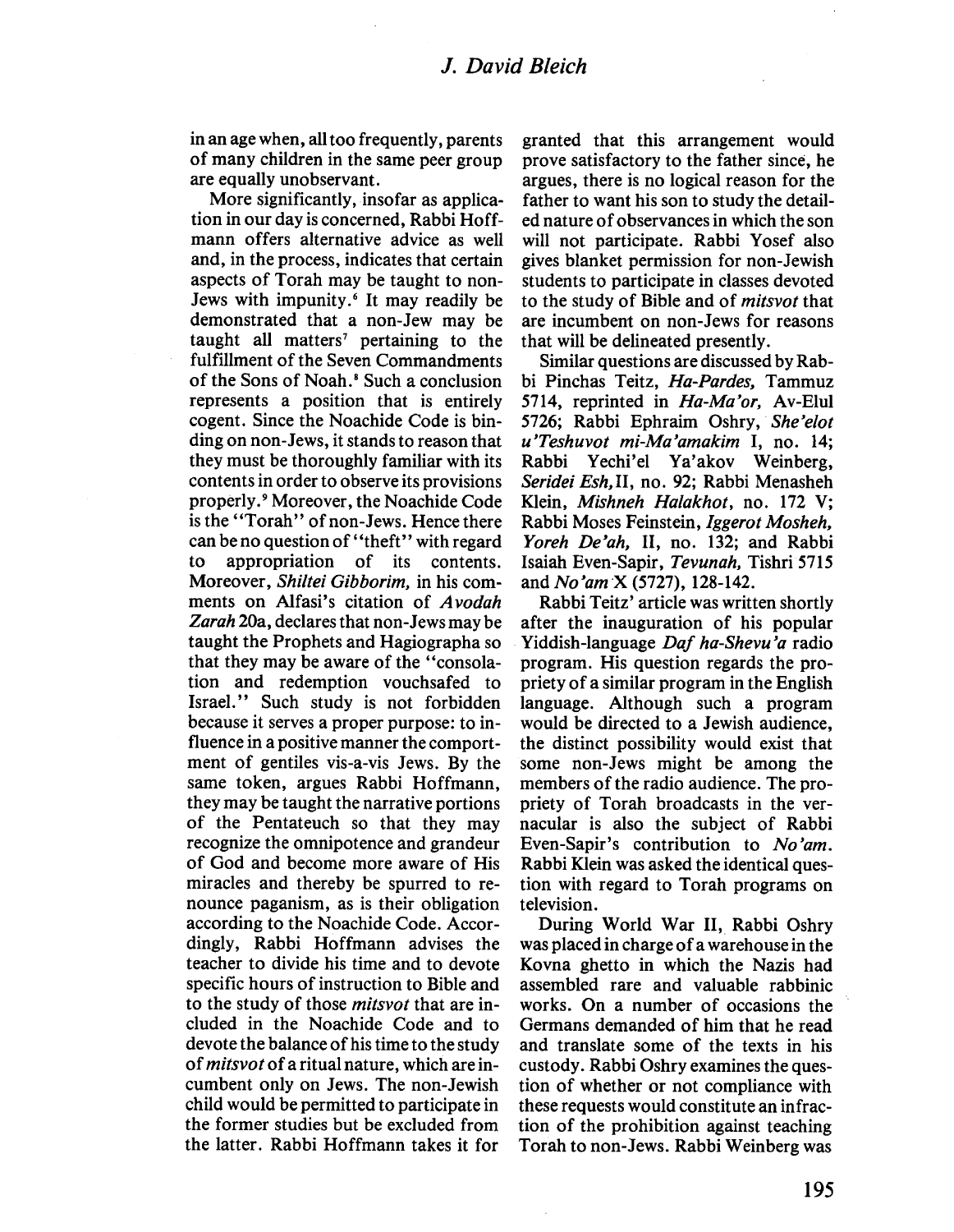asked whether it was permissible to lecture "on a talmudic topic" at a non-Jewish university. In his responsum Rabbi Weinberg reports that he first considered the question many years earlier, when he himself had been appointed instructor of Jewish studies at the University of Giessen in Germany.

The question submitted to Rabbi Feinstein concerns a young man, apparently of a non-observant background, about to return home from his yeshivah for the Passover holiday. The young man wished to translate the Haggadah at the seder table so that his parents would be able to fulfill the *mitsvah* as well. His problem was that a relative and his spouse were to be invited by his parents as seder guests. The woman in question had been converted to Judaism by a Reform clergyman. Since her status as a non-Jew remains unchanged in the eyes of halakhah, the student wished to know whether he might translate the *Haggadah* in her presence.

The answers to the specific questions posed in each of these responsa is affirmative, although the reasoning advanced by the various decisors is not always identicaL.

#### Written Law as Distinct from Oral Law

The first question that must be analyzed is whether the prohibition against a non-Jew studying Torah is limited to study of the Oral Law only or whether it includes the Written Law as well. The most extreme view in this regard is that recorded in Sefer Chasidim, no. 238, which advises that a Jew should not teach even the Hebrew alphabet to a priest.<sup>10</sup> However, the phraseology and context of this statement are indicative of prudent advice rather than of a statutory prohibition. Incidents of persecution and arousal of anti-Semitism by clerics claiming proficiency in Jewish law and lore were not at all infrequent during the medieval period. Hence prudence dictated that no assistance be provided to enemies of

Judaism in their attempts to distort Jewish teaching for their own malevolent purposes. The Zohar, Acharei Mot 73a, also categorically forbids teaching non-Jews "words of Torah," but the reason given is clearly mystic rather than halakhic.<sup>11</sup>

In another age and under quite dissimilar circumstances, Rabbi Israel Salanter endeavored to gain acceptance of Talmud as a recognized academic discipline. " As noted earlier, he sought to have the study of Talmud incorporated in the curricula of European universities and gymnasia. His primary concern, presumably, was to dispel prejudice born of ignorance. One historian speculates that, in addition, Rabbi Israel Salanter was motivated by a desire to enhance the dignity and prestige of the Talmud among Enlightenment figures who, despite their own profession of Judaism, tended to denigrate all rabbinic studies. He perhaps also felt that recognition of Talmud as a respected academic discipline might have a positive effect on nonobservant Jewish students."

Between the polar views forbidding any instruction and permitting all instruction are a significant number of positions that view the prohibition as operative with regard to certain forms of instruction but not with regard to others. Chief among these is the view that the prohibition serves to restrict only instruction in the Oral Law.

A clear distinction between the Oral and the Written Law is formulated by Rabbi Zvi Hirsch Chayes in his commentary on Sotah 35b and Chaggigah I3a as well as in his Teshuvot Maharatz Chayes, no. 32. The Gemara (Sotah 35b) states that gentiles acquired knowledge of the contents of the Pentateuch prior to the entrance of our ancestors into Eretz Yisra'el. Maharatz Chayes, without citing specific sources, explains that the "decisors" have long distinguished between the Oral and Written Law. Restrictions with regard to the study of Torah by non-Jews, he declares, apply only to the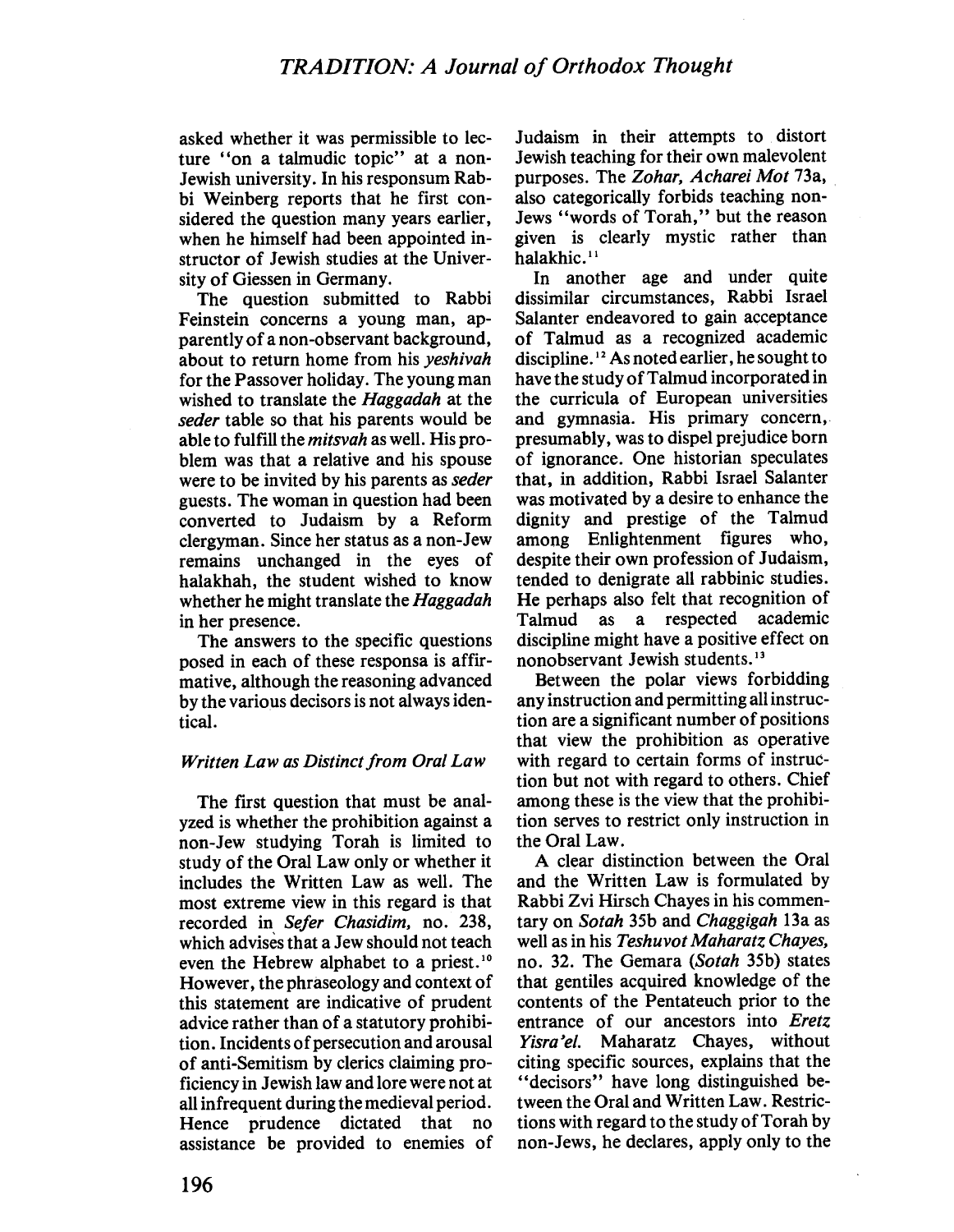Oral but not to the Written Law.

Although *Maharatz Chaves* (with one exception, as will be noted later) does not identify the earlier authorities who distinguish between the Oral and the Written Law, this distinction may readily be inferred from a comment incorporated by Rabbenu Gershom in his commentary on Baba Batra 21b.<sup>14</sup> The Gemara declares that although residents sharing a common courtyard cannot prevent one of their group from accepting Jewish pupils for Torah instruction, they may legitimately prevent any person who shares their courtyard from providing instruction to non-Jewish students. Since it is generally forbidden to teach Torah to non-Jews, the immediate question that presents itself is what type of instruction is under consideration. Rabbenu Gershom comments that the type of instruction under discussion is instruction "in medical texts or *mikra*" (i.e., the Written Law).<sup>15</sup> The obvious implication is that, when such instruction is provided under conditions that do not cause nuisance to others, the Written Law may indeed be taught to non-Jews.

A similar distinction may be inferred from the comments of Me'iri (Sanhedrin 59a). Me'iri states that a non-Jew may study Torah if he does indeed intend to fulfill the precepts that he studies but is deserving of punishment if he studies solely in order to acquire knowledge of "our Torah and our Talmud." Me'iri's inclusion of the phrase "our Talmud" would indicated that it is only the study of the Oral Law that is objectionable.<sup>16</sup> Again, in his commentary on Chaggigah 13a, Me'iri speaks of "secrets of the Torah" that may not be imparted to non-Jews. It may be inferred that the Written Law, which is readily accessible to all, may be taught to a non-Jew. Among later authorities, Rabbi Naphtali Zevi Yehudah Berlin, Meshiv Davar, II, no. 77,<sup>17</sup> rules that one may teach the Written Law to non-Jews as, do Rabbi Judah Asad, Teshuvot Maharya, Yoreh De'ah, no. 135, and the son of this author in a

gloss appended to Teshuvot Maharya, Orach Chaim, no. 4. Meshiv Davar points to the fact that "God commanded Joshua to translate the Pentateuch into seventy languages," presumably for the edification of non-Jews.<sup>18</sup> A similar distinction is made by numerous other authorities, including Sefer ha-Metzaref, no. 97; Rabbi Jonathan Eibeschutz, Ahavat Yohanatan, Parshat Beshalach; Ma'or va-Shemesh, Parshat Chukat; Rabbi Jacob Meskin, Mishpat le-Ya'akov, no. 24; and Anaf Yosef, Chaggigah 13a.<sup>19</sup> Nevertheless, some authorities fail to distinguish between the Oral and Written Law and view the prohibition as encompassing both. This certainly seems to be the position of Shiltei Gibborim as expressed in his previously cited comments. Shiltei Gibborim permits the teaching of the Prophets and the Hagiographa to non-Jews (and, according to Rabbi Hoffmann, the narrative sections of the Pentateuch as well). He certainly implies that other portions of the Written Law (i.e., the sections of the Pentateuch dealing with law and ritual) may not be taught to non-Jews.20

Maharatz Chayes, in his comments on Chaggigah 13a and in Teshuvot Maharatz Chayes, no. 32, cites Shitah Mekubetzet (Ketubot 28a) in substantiation of his distinction between the Written Law and the Oral Law.<sup>21</sup> Indeed, Shitah Mekubetzet as the sole source cited by Maharatz Chayes in drawing this distinction. Nevertheless, as Rabbi Oshry correctly points out, a distinction between the Oral and Written Law is advanced only tentatively by Shitah Mekubetzet, while in his concluding remarks Shitah Mekubetzet states that references to Torah study forbidden to non-Jews are general in nature and hence presumably refer to the Written Law as well. Accordingly, Shitah Mekubetzet must be numbered among those authorities who forbid the teaching of even the Written Law to non-Jews.

Among latter-day decisors there are a number who do not distinguish between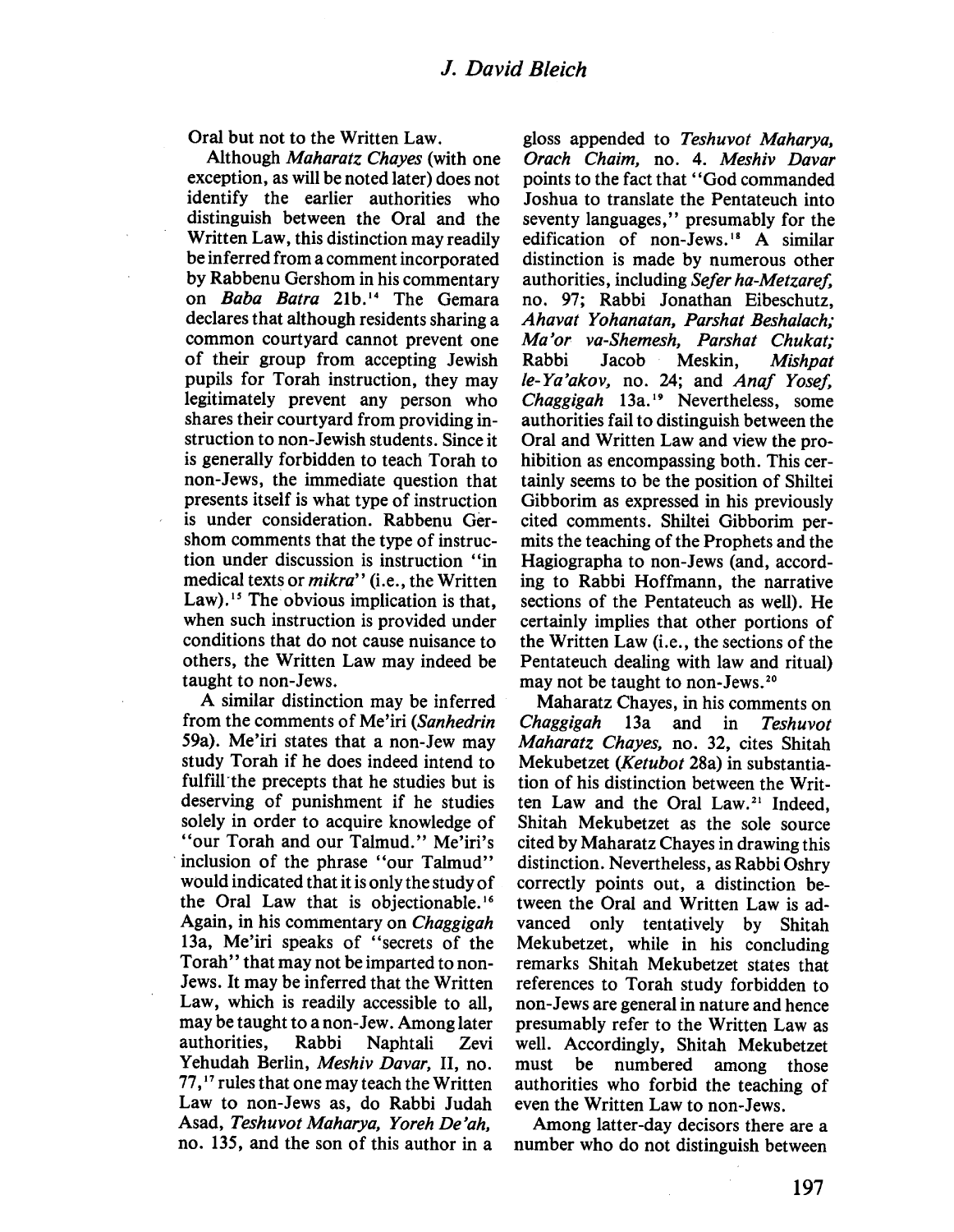the Written and Oral Law with regard to the prohibition against teaching Torah to non-Jews. Chief among those who explicitly reject such a distinction is Rabbi Joseph Saul Nathanson in the comments appended to his letter of approbation that appears among the prefatory pages of Rabbi Judah Asad's Teshuvot Maharya. His argument is that no such distinction is made by Tosafot, Baba Kamma 38a,<sup>22</sup> or by Yam shel Shlomoh, Baba Kamma 4:9. This argument, however, does not seem to be conclusive. The comments of both Tosafot and Yam shel Shlomoh focus on the talmudic narrative concerning two Roman officials who were sent to the sages by their government to study Torah. The problem to which Tosafot and Yam shel Shlomoh address themselves is, in the light of the prohibition against teaching Torah to non-Jews, how was it permissible for the Sages to accede to this request? Rabbi Joseph Saul Nathanson draws attention to the failure of these authorities to draw a distinction between the Oral and Written Law in resolving this difficulty. Their failure to do so, he argues, indicates that they regard any such distinction as invalid. However, examination of the problem as formulated by Tosafot and Yam shel Shlomoh reveals that such a distinction, even if valid, would not dispel the difficulty. The Gemara records that, among other things, the Sages instructed the non-Jewish emissaries with regard to the laws governing liability for damages in the event that an ox belonging to a Jewish master gores an ox belonging to a non-Jew, and vice versa. The provisions of law that are cited are clearly part of the Oral<sup>23</sup> and not the Written Law. 24

Rabbi Yosef and Rabbi Oshry both infer from the comments of Maharsha (Shabbat 31a) that this authority also refuses to make a distinction between the Written and Oral Law. The Oemara reports that Hilel agreed to the conversion of a non-Jew who wished to become a proselyte in order that the latter might be appointed High Priest, but only after

teaching him Torah so that the convert was aware that he would not be qualified for this office. It is evident that in this instance Hilel taught Torah to a non-Jew despite the prohibition against doing so. Maharsha states that it was permissible for Hilel to teach Torah to the non-Jew because it is permissible to teach Torah to a prospective convert. A much simpler explanation would have been that the requirement that a high priest be a lineal descendant of Aaron is readily obvious on even superficial study of the Bible and requires no knowledge of the Oral Law. A distinction between the Oral and Written Law would readily have dispelled the question raised by Maharsha. Failure to supply this answer indicates that Maharsha does not recognize the validity of any such distinction.<sup>25</sup>

#### 'Reasons and Secrets'

Another limitation on the prohibition against teaching Torah to non-Jews is expressed by Maharsha (Chaggigah 13a), who states that the prohibition is limited to instruction in the' 'reason and secret of the *mitsvot*."<sup>26</sup> This position is based on the fact that the terminology employed in the formulation of the prohibition is not "It is not permitted to teach the words of Torah to non-Jews" but, instead, "It is not permitted to give over the words of Torah to non-Jews."<sup>27</sup> Similarly, Me'iri (Chaggigah 13a) speaks of a prohibition against transmitting "secrets of the Torah" to a non-Jew. Maharsha states that the prohibition against teaching "reasons and secrets" extends to instruction in these aspects of Noachide commandments as well.<sup>28</sup> In direct opposition to this latter point, Me'iri (Sanhedrin 59a) indicates that insofar as the content of the Noachide Code is concerned, there are no limitations on the nature of instruction that may be provided. It would then seem, that, according to Maharsha, there is no restriction on teaching the factual content of any portion of the Torah